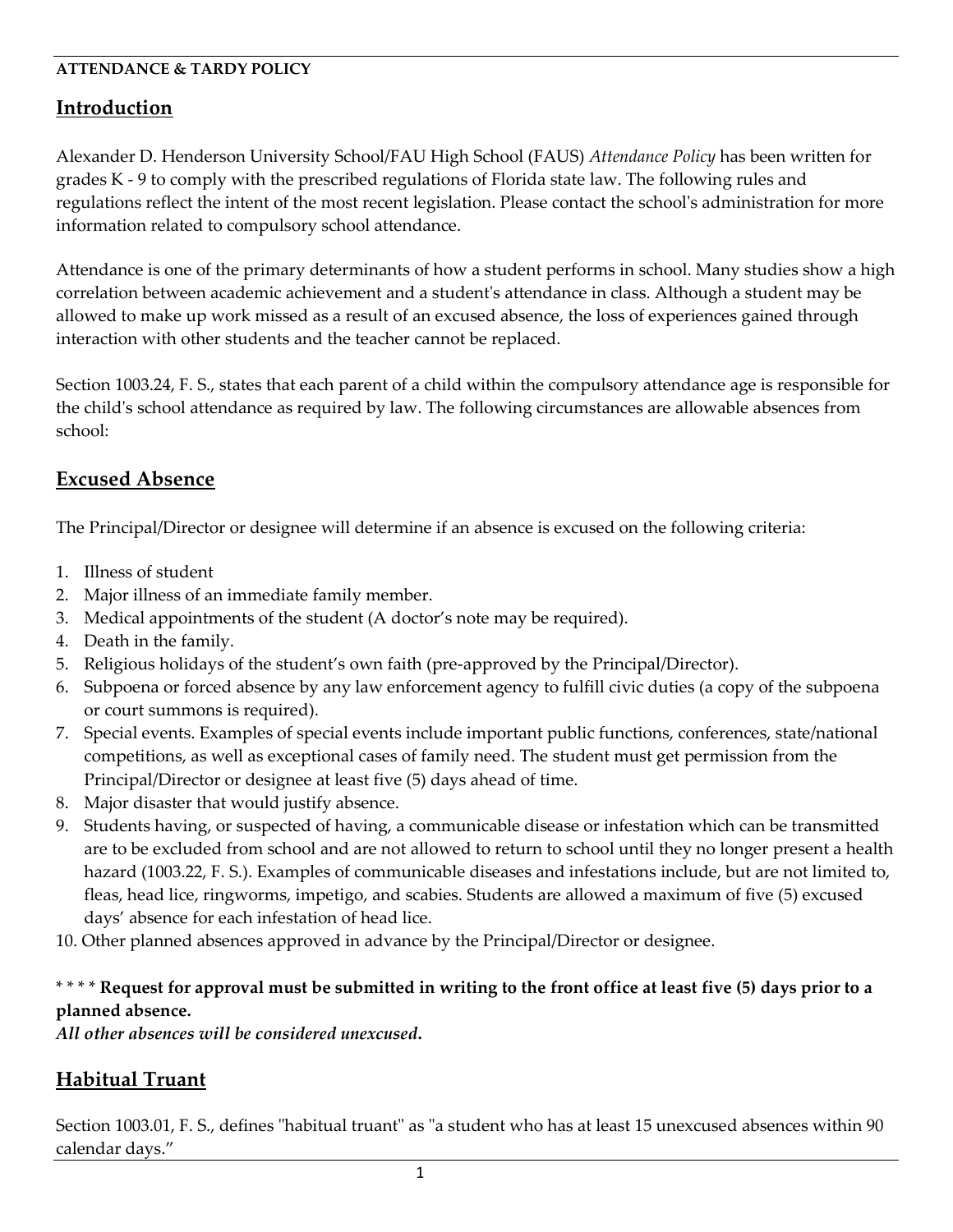#### **ATTENDANCE & TARDY POLICY**

Section 1003.26, F. S., defines "a pattern of nonattendance" as "5 unexcused absences, or absences for which the reasons are unknown, within a calendar month or 10 unexcused absences, or absences for which the reasons are unknown, within a 90-calendar-day period."

Interventions will be implemented for those students who accumulate unexcused absences, as per the discipline matrix. Habitual truants and those exhibiting a pattern of nonattendance shall be referred to the School Based Team as described in "Attendance Procedures" below.

## **Tardies**

A tardy is the arrival of any student to school after the 8:00 a.m. bell each school day. All tardy arrivals will be noted on the students' report cards as days "tardy." In accordance with section 1003.02, F.S., the school attendance official will record an unexcused absence for every six (6) accumulated unexcused tardies and/or early departures. The school attendance official shall refer any student who accumulates six (6) unexcused tardies and/or early departures in a nine-week period to administration.

The following procedural steps will be taken regarding habitual tardies:

- 1. Staff completes written warning form.
- 2. Letter to the parents.
- 3. Conference with the school counselor and/or administration.
- 4. School based team meeting may be organized.
- 5. Possible interventions implemented.
- 6. Report made to the Assistant Dean of the School.
- 7. Filing of a truancy petition pursuant to F.S. 984.151.
- 8. Counseling to return to home school.

# **Early Departures**

In accordance with section 1003.02, F.S., every six (6) early departures and/or unexcused tardies will be recorded as an unexcused absence by the school attendance official. These unexcused absences will be counted toward the total number of unexcused absences allowed each student per this attendance policy.

## **School Attendance- General Rules**

- 1. Pursuant to Section [1003.21, F. S.](http://www.flsenate.gov/Statutes/index.cfm?App_mode=Display_Statute&Search_String=&URL=Ch1003/SEC21.HTM&Title=-%3e2004-%3eCh1003-%3eSection%2021#1003.21), all children who are either six years of age, who will be six years old by February 1 of any school year, or who are older than six years of age but who have not attained the age of 16 years must attend school regularly during the entire school term.
- 2. When a student is continually sick and repeatedly absent from school, the student must be under the supervision of a doctor in order to receive an excuse. A doctor's written statement must confirm that the student's condition requires absence for more than three (3) days.
- 3. FAUS Students are expected to be in attendance 180 days each school year.